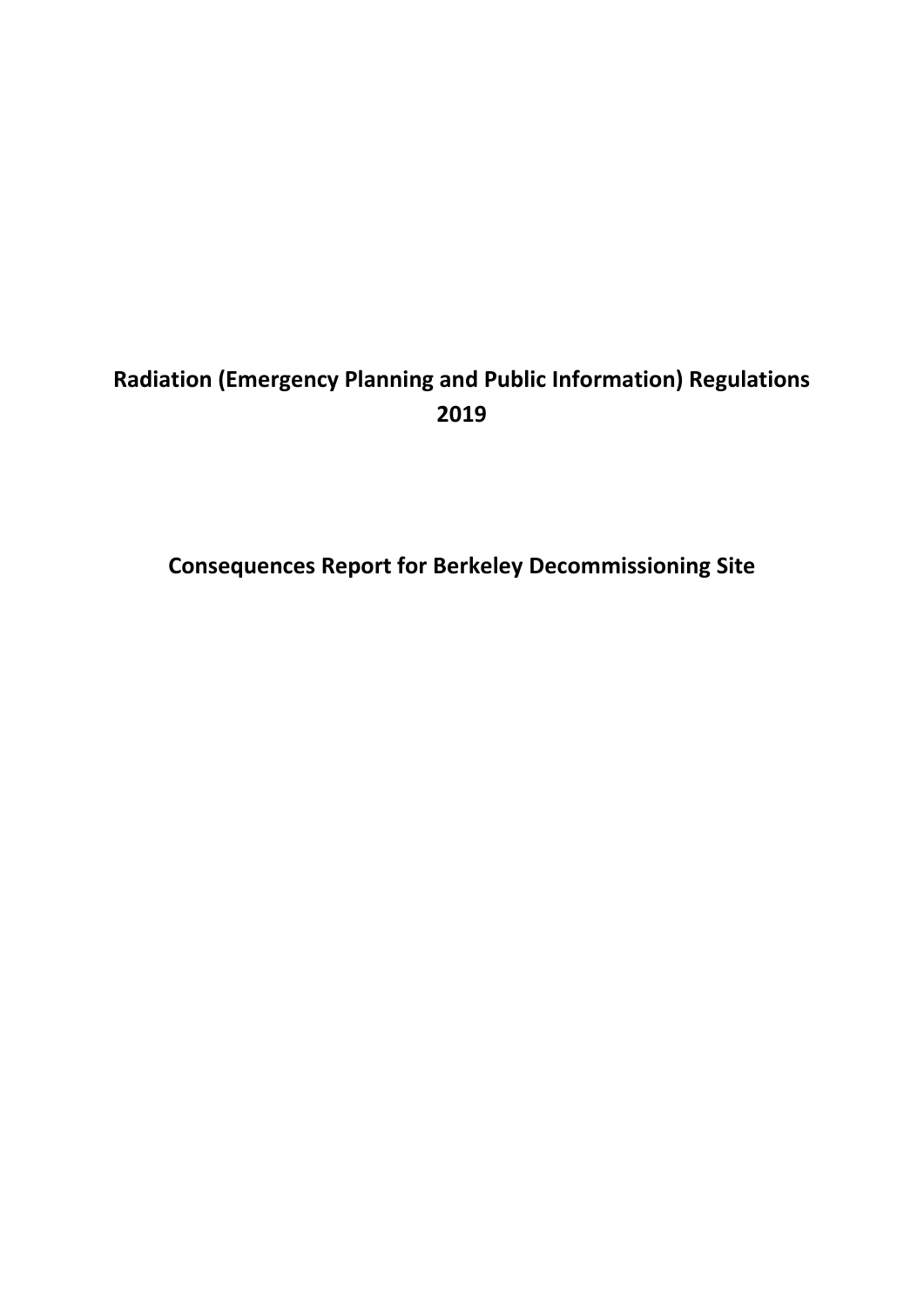The following report is provided to the Gloucestershire County Council in accordance with REPPIR 2019, Regulation 7(5), with the particulars of the report in accordance with REPPIR 2019 Schedule 4.

## **Factual Information**

*(a) The name and address of the operator:*

Mr M Heaton, Regional Closure Director, Magnox Limited Berkeley Site **Berkeley** Gloucestershire GL13 9PA

*(b) The postal address of the premises:*

Berkeley Site Berkeley Gloucestershire GL13 9PA

Berkeley site is a decommissioning nuclear power plant site, without a significant presence of irradiated fuel.

*(c) The date on which it is anticipated that work with ionising radiation will commence:*

Work with ionising radiation is already underway at the premises.

## **Recommendations**

*(a) The proposed minimum geographical extent, if any*

There is no distance beyond the site's boundary fence within which urgent protective action to mitigate harm from the unintended release of radioactive material may be needed.

It is recommended that no detailed off-site emergency planning is required.

## **Rationale**

*(a) The rationale for the above recommendation on the minimum distance for which urgent protective action may be needed is as follows:*

Assessment carried out by Magnox Ltd has established that there is no event, whether caused by error or omission by the operators or caused by external factors, which can credibly result in the release of sufficient radioactive material from the Berkeley site to the atmosphere to cause the public serious harm. As such, there is no scenario where urgent protective action to reduce public dose uptake is needed.

There is a region close to the site where protective actions to mitigate public dose uptake could be considered in the highly unlikely event of a large aircraft impacting the site. If the impact were directly onto the Active Waste Vaults (a relatively small facility on the site), the resultant aviation fuel fire will cause the release of some radioactive particulates into the air. For members of the public within 315m of the site boundary, their dose could possibly exceed the lower Emergency Reference Level (ERL) for sheltering (the point where the option to shelter the public should be considered) but nowhere beyond the site fence will it exceed the upper ERL for sheltering (the point where urgent protective action should normally be taken).